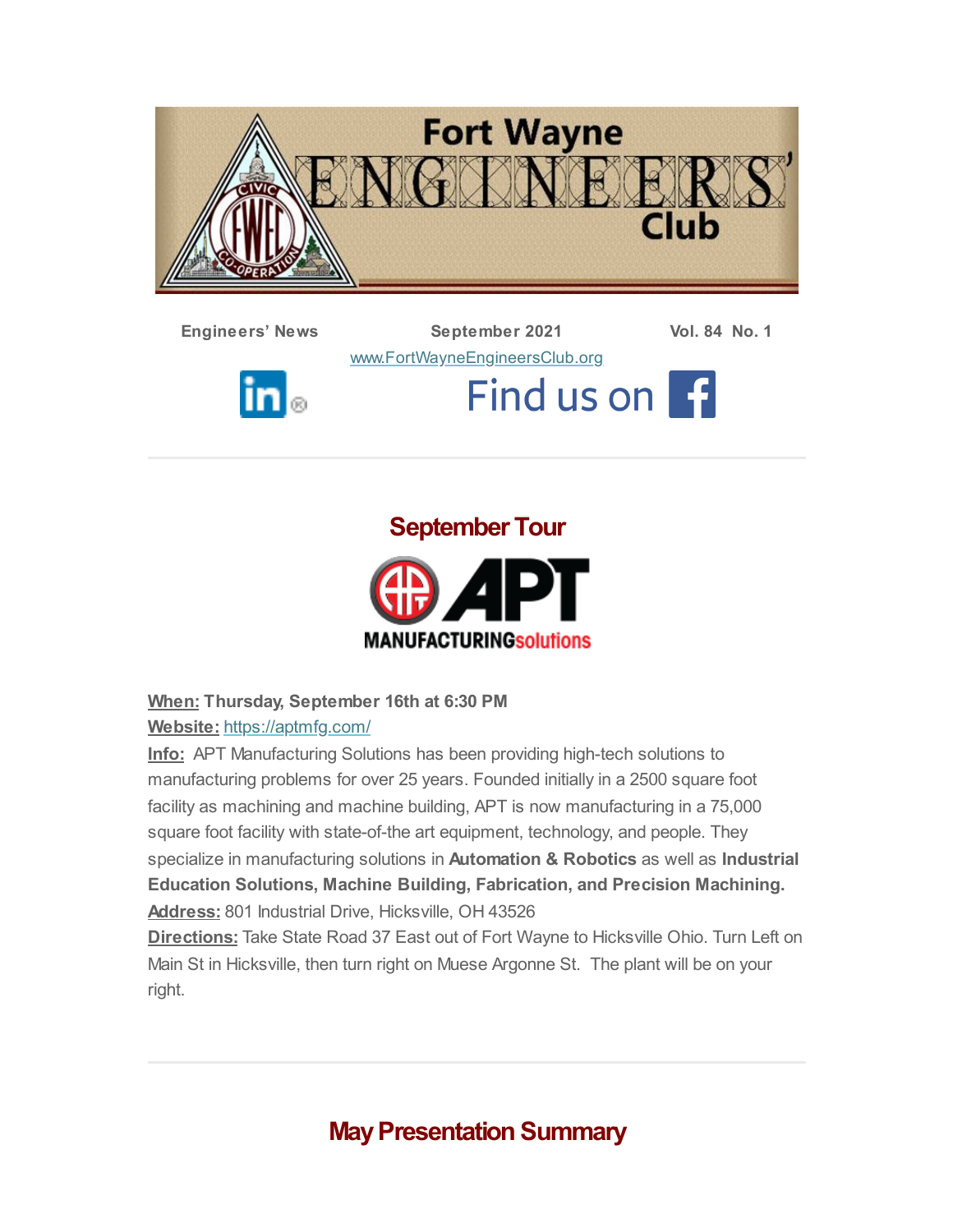by Rod Vargo



**Date: May 27th, 2021**

ChromaSource proved spectacularly more complex and technical than imagined. They receive dried samples of paint swatches (typically on paper) from at least two-dozen clients and are expected to utterly replicate each sample regardless of lighting conditions that the final user will experience. ChromaSource does not know the ingredients of a client's paint. They also work with swatches on simulated wood. This cannot be done by printing methods. It must be done by constituting a similar paint from scratch and subsequent close attention to drying conditions, relative humidity, and other factors. Various finishes from dead flat to extreme gloss may be provided as requested by a client. All require attention, consistency, and extreme quality control throughout the production steps.

For more, click [here](#page-4-0) to read the full summary

## **New job posting listed**

The club accepts both job openings from around the area, as well as resumes from those seeking employment. Please submit these to the following email address: [Info@FortWayneEngineersClub.org](mailto:info@fortwayneengineersclub.org)

July 2021: **APT [Manufacturing](https://aptmfg.com/) Solutions** recently posted a new job opening for a Mechanical Engineer. See this [link](https://secure4.entertimeonline.com/ta/6150467.careers?CareersSearch) for more information. Or look on the Club's LinkedIn site.

## **Welcome new members to the Club**

Stephen J Garden - Product Test Engineer with Trelleborg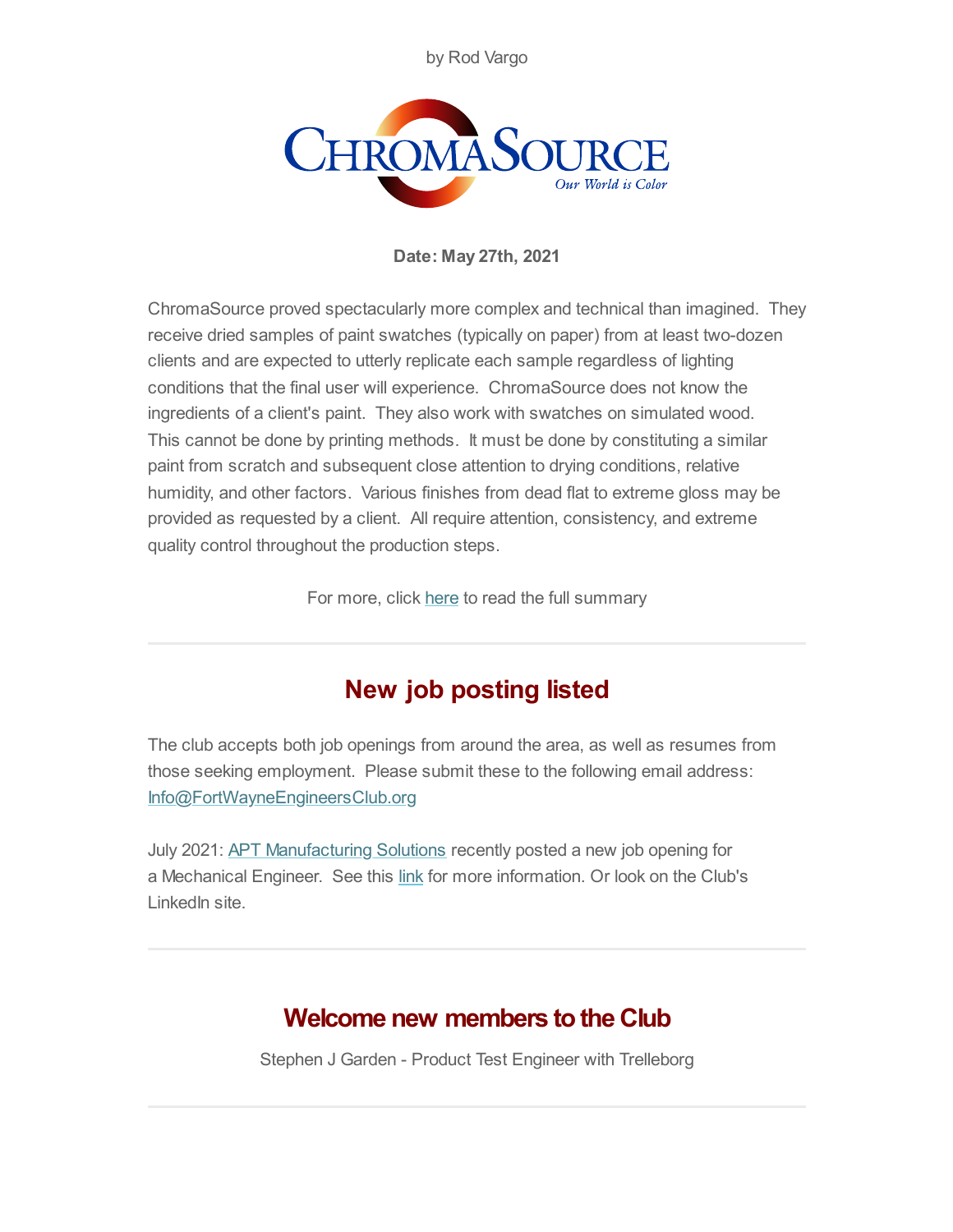### **Volunteer positions within the Club**

#### **This month's spotlight is on the position of Vice President**

The club is currently in need of a Vice President. This basically consists of attending club board meetings and helping set up and coordinate tours. It's estimated that you will spend one to two hours per month on this and after one year, you are automatically moved to the club president position. If you do well as president, we'll nominate you to be on the head side of the first physical bitcoin. If you would be interested in helping the club, please contact Ryan Stark at [Info@FortWayneEngineersClub.org](mailto:info@fortwayneengineersclub.org)

### **In Memoriam**

#### **The club was recently notified of the passing away of the following honorary members**

Bernie Havens - 2012 Citizen Engineer - See the [link](https://www.dignitymemorial.com/obituaries/fort-wayne-in/bernard-havens-10281735) for his obituary and

Richard E. Zauner - 93, passed away July 15, 2021 at his home in Fort Wayne. He was a retired chemical engineer, working at General Electric, and a long-time Engineers' Club member. He leaves two surviving sons, David and Jon Zauner.

They will be missed

## **Local Opportunities**

#### **Experimental Aircraft Association Chapter 2**

The Experimental Aircraft [Association's](https://www.eaa2.org/young_eagles.php) Chapter 2 is very active. Check the EAA-2 website for current information!

Upcoming events:

Saturday, Sept. 11 - EAA 2 Young Eagles Rally - Aug Hangar 2 at Smith Field - 9:00 -1 pm

Saturday, Sept. 18 - EAA 2 Young Eagles Rally Kendallville Airport C62 - Wings and Wheels Event - 9:00 AM

Saturday, Oct. 9 - Ch. 2 Chili Lunch! 11 am - 2 pm, Smith Field Hangar 2. Free Will Donation. Come out to see many aircraft and custom / antique cars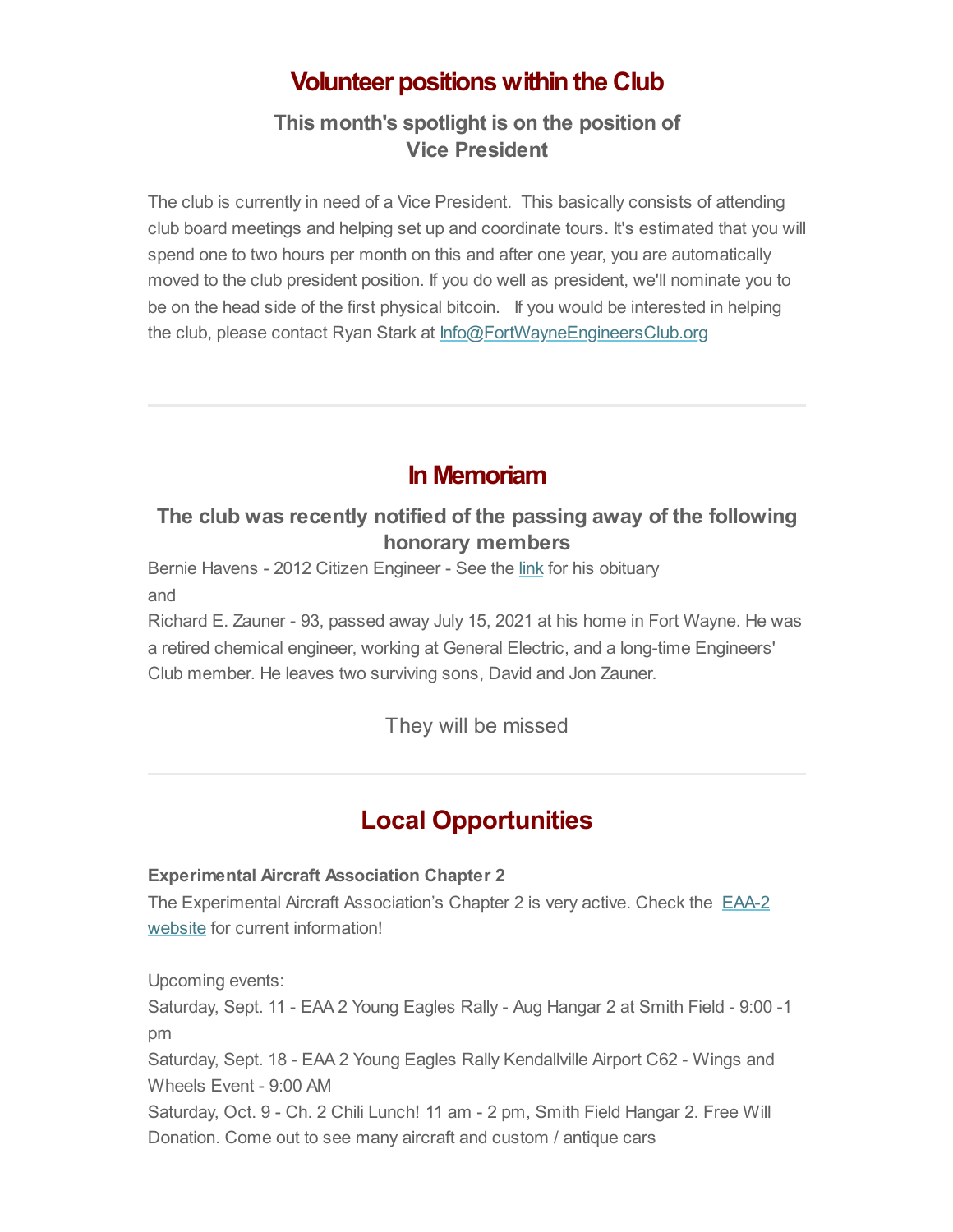#### **TekVenture - Recovery efforts after the fire.**

Much of TekVenture's core 15,000 square feet and contents have been scrubbed and painted top to bottom (15 foot ceilings). Visitors are welcome through the southeastside door. The core facilities and active members include clay & pottery, welding for either art or practical purposes, extensive woodworking equipment and space, log and driftwood work (including industrial plank-making saw; log recovery trailer), small and large machining, vehicle (or boat/RV-trailer) work, hot or cold metalworking, electronics, printing, and (in progress) acres of riverside meditation space. Potential bench or floor space can be extended if needed for projects. Relatively large kiln capacity is in use and pottery activity has been very significant all winter, either working alone or socially. Some active members are involved with farmers markets and other regular activities around the Fort Wayne region.

Membership and use of facilities is remarkably low cost, routinely \$30/month. (Materials are extra, roughly at cost.) TekVenture is a nonprofit 501(c)3. Cash donations are tax-deductible and were critical in surviving fire, pandemic, and winter. PARTICIPATION OR SUPPORT ARE STILL NEEDED, with recovery and a formal open house in sight. See Facebook or [www.tekventure.org](http://www.tekventure.org/) for updates.

Instruction upon request is a reason that TekVenture exists, for any suitable age or situation. Everyday activity depends on where individual interests are. Part of Tek's intent is to provide guidance and facilities if possible as ideas or projects arise. Industrial strength sewing machines, a new modern \$2,000 laser cutting or embossing machine, and 3-D printing can be made available, but are not yet in demand again after the fire.

The fire was in an adjoining building, not associated with TekVenture, which is completely gone. Visitors can still learn about the ravages of smoke damage, but also the process of renewal and opportunity that can grow from it.

#### **General Info**

Fort Wayne Engineers Club dues are \$0. Donations are welcome but strictly voluntary. In recent years, club funds have helped support Discover-E, the Regional Science and Engineering Fair, annual bridge building contests in schools, academic awards, networking events, mentoring, our website, and facilitating free tours. Please see **[FortWayneEngineersClub.org](http://fortwayneengineersclub.org/)**, LinkedIn, or Facebook for updates on current Club activities, other news, and/or prior newsletters.

Those participating in activities through FWEC and our hosts does so strictly at their own risk, including disease exposures. Participation in club events is voluntary, free,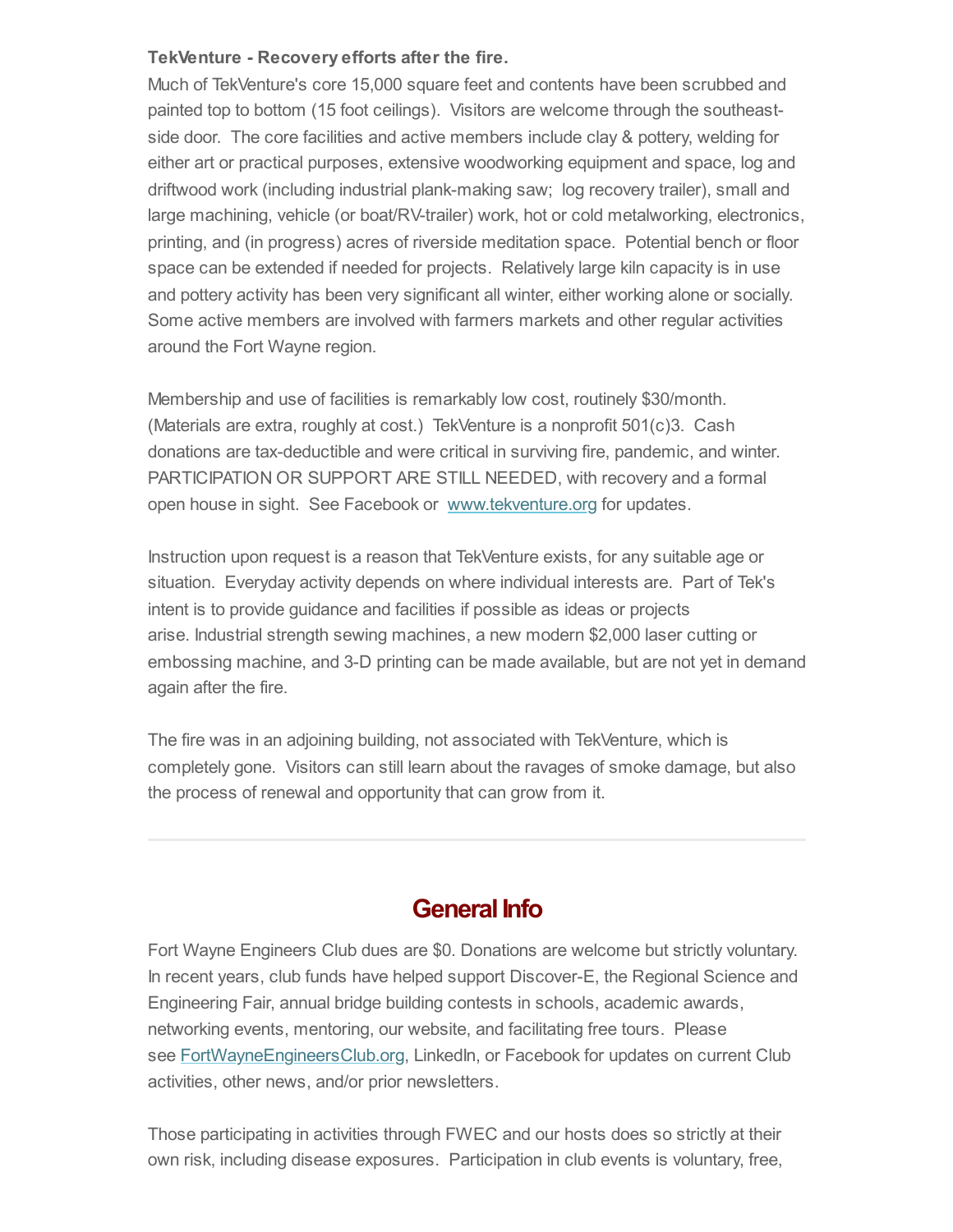nonprofit, and solely for the benefit of participants and the community at large. Anyone with an interest may participate unless restrictions are specified for specific events, such as minimum age or minimum safety attire.

### **Interested in hosting a tour?**

Contact us at [Info@FortWayneEngineersClub.org](mailto:info@fortwayneengineersclub.org)

### **FWEC Board Meetings**

The FWEC board meets eight times a year to plan and organize tours for our members. These meetings are open for anyone to attend. We are always looking for new members to join our team! If you are interested in being a board member please attend our next board meeting or contact us at [info@fortwayneengineersclub.org.](mailto:info@fortwayneengineersclub.org)

**Next Meeting** Date: Tuesday October 5th, 2021 Time: 7:00 pm Location: Blackstone Laboratories 502 E Pettit Ave, Fort Wayne, IN 46806

## <span id="page-4-0"></span>**May Presentation Summary Continued**

ChromaSource has a lab and multiple people, including management, with years of experience in components behind color matching. We were completely unaware of metamerism, a ChromaSource specialty. Please take time to view Wikipedia regarding "Metamerism (color)".

ChromaSource's color-on-paper reproductions are usually cut into sections and glued onto brochures or catalog pages. The brochures or pages are usually card stock paper with the client's information already on it using conventional printing methods. This requires extreme attention to alignment of printing, paper cutting, paper, color samples, glue, drying time, collating, and other details.

Two shifts of workers work across some 200,000 square feet of immaculate building (other than some paint speckling here and there, which we found artful). The color-onpaper reproductions are produced or cut down to size, typically ranging between circa a half-inch to desk blotter. These can be attached to preprinted card stock as small individual color samples. They may be attached to preprinted brochures which display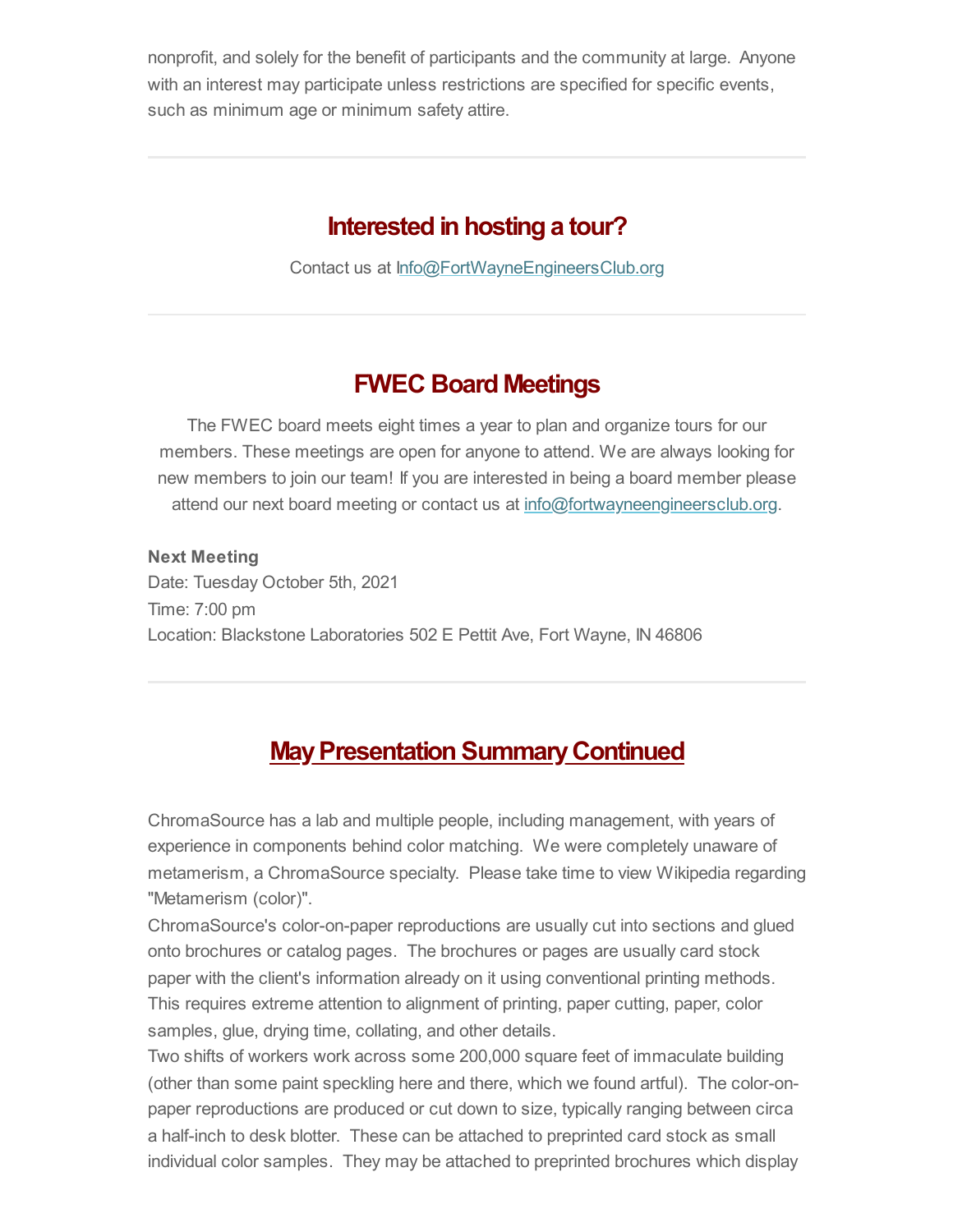dozens of samples in precisely correct order. Individual color samples of various sizes can be assembled onto individual pages of card stock, to form sets of various sizes and thicknesses, or bound in larger formats as architects' working sets. All of these depend on accurate collation at various points in the process.

It appeared that the finished products are produced in quantities ranging from hundreds to at least tens of thousands. These must be efficiently boxed and shipped as needed. Most ship to within the Western Hemisphere, but that is limited only by demand and economics.

The business is based on competitive bidding, which in itself clearly takes time, experience, and conceptual flexibility. As with many of our local businesses and tours, ChromaSource started small and slowly expanded as conditions and demand allowed, tweaked over many decades to remain competitive. The lobby had wall-mounted photo's of the "good old days" in a downtown Fort Wayne industrial wartime building with wide open windows for air exchange. Their current building is remarkably similar to the new BAE Systems building (jet engine controllers), both essentially the exact opposite of their previous structures. The new buildings are fully enclosed with extensive capture or incineration of vapor, dust, temperature, humidity, static electricity, and more - yet also take care to provide ample windows and facilities for workers. Both mix new as well as updated old machinery and techniques. Environmental and worker safety considerations are substantial as usual and openly discussed. Our hosts clearly enjoyed what they did and the workforce seemed committed and upbeat. Waste appeared to be remarkably minimal. Environmental costs and

knowledge were tackled over time, so never became insurmountable.

We were astonished at what is involved behind those paint color samples provided for free at most consumer stores. Our sincere and deep thanks to the many folks at ChromaSource who welcomed our interest and presence.

### **FWEC** roster for **FY2021-2022**

President: Nate Berndt Vice President: Open Secretary: Marna Renteria Treasurer: Ryan Stark Treasurer-Trainee: John Magsam First-year Board Members: Bert Spellman, Mike Magsam Second-year Board Member: Dave Gordon, Open Third-year Board Member: Craig Welch, John Renie Editor of Engineer News: Open - interim: Ryan Stark Membership and Contact Chair: Dave Schaller Northeast Indiana DiscoverE Chair: Open